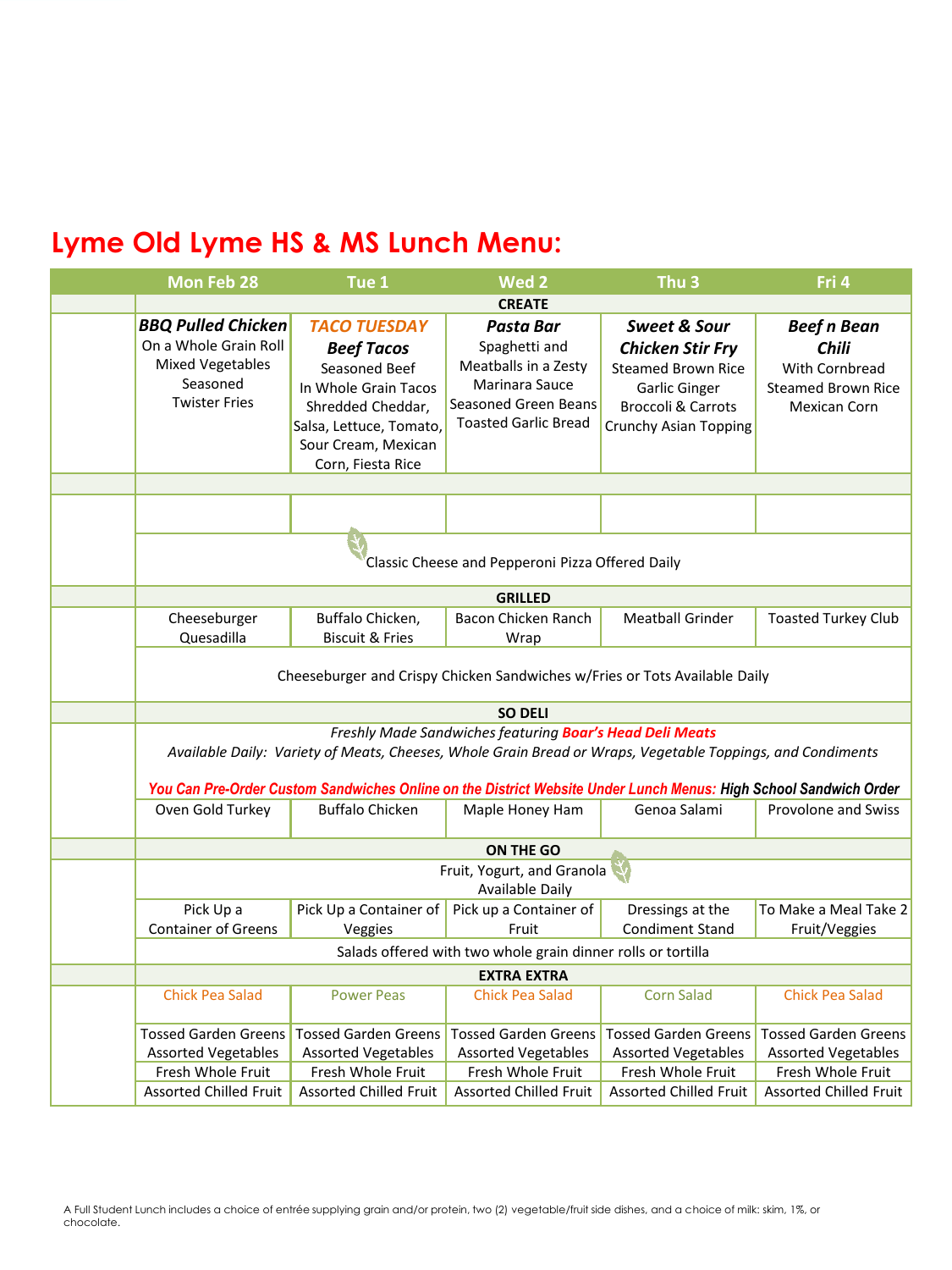| Mon <sub>7</sub>                                                                                                                                                                                                                                                                           | Tue 8                                                                                                                                       | Wed 9                                                                                                                                                               | <b>Thu 10</b>                                                                                                | <b>Fri 11</b>                                       |  |  |
|--------------------------------------------------------------------------------------------------------------------------------------------------------------------------------------------------------------------------------------------------------------------------------------------|---------------------------------------------------------------------------------------------------------------------------------------------|---------------------------------------------------------------------------------------------------------------------------------------------------------------------|--------------------------------------------------------------------------------------------------------------|-----------------------------------------------------|--|--|
| <b>CREATE</b>                                                                                                                                                                                                                                                                              |                                                                                                                                             |                                                                                                                                                                     |                                                                                                              |                                                     |  |  |
| <b>Breakfast for Lunch</b><br><b>WG French Toast Sticks</b><br>with Syrup<br><b>Scrambled Eggs</b><br>with Cheese<br>Tater Tots.<br>Sausage Patty                                                                                                                                          | <b>Fajitas</b><br>Beef or Chicken<br>Peppers and Onions<br>Cheddar Cheese On a<br>Warm Tortilla Wrap,<br>Seasoned Corn<br><b>Brown Rice</b> | <b>Chicken Primavera</b><br>Seasoned Chicken and<br>Veggies<br>Creamy Alfredo Sauce<br>Or Marinara Sauce<br><b>Whole Grain Penne</b><br><b>Toasted Garlic Bread</b> | <b>Vietnamese Pho</b><br><b>Chicken Bowl</b><br>Chicken, Noodles,<br>Veggies, Broth<br>Crunchy Asian Topping | <b>Early</b><br><b>Dismissal</b><br><b>NO LUNCH</b> |  |  |
|                                                                                                                                                                                                                                                                                            |                                                                                                                                             | 2 MATO                                                                                                                                                              |                                                                                                              |                                                     |  |  |
|                                                                                                                                                                                                                                                                                            |                                                                                                                                             |                                                                                                                                                                     |                                                                                                              |                                                     |  |  |
| Classic Cheese and Pepperoni Pizza Offered Daily                                                                                                                                                                                                                                           |                                                                                                                                             |                                                                                                                                                                     |                                                                                                              |                                                     |  |  |
|                                                                                                                                                                                                                                                                                            |                                                                                                                                             |                                                                                                                                                                     |                                                                                                              |                                                     |  |  |
|                                                                                                                                                                                                                                                                                            |                                                                                                                                             | <b>GRILLED</b>                                                                                                                                                      |                                                                                                              |                                                     |  |  |
| Cheeseburger<br>Quesadilla                                                                                                                                                                                                                                                                 | Chicken Bacon Ranch<br>Wrap                                                                                                                 | Popcorn Chicken,<br>Biscuit, & Fries                                                                                                                                | <b>Toasted Ham &amp; Cheese</b>                                                                              |                                                     |  |  |
| Cheeseburger and Crispy Chicken Sandwiches w/Fries or Tots Available Daily                                                                                                                                                                                                                 |                                                                                                                                             |                                                                                                                                                                     |                                                                                                              |                                                     |  |  |
| <b>SO DELI</b>                                                                                                                                                                                                                                                                             |                                                                                                                                             |                                                                                                                                                                     |                                                                                                              |                                                     |  |  |
| Freshly Made Sandwiches featuring Boar's Head Deli Meats<br>Available Daily: Variety of Meats, Cheeses, Whole Grain Bread or Wraps, Vegetable Toppings, and Condiments<br>You Can Pre-Order Custom Sandwiches Online on the District Website Under Lunch Menus: High School Sandwich Order |                                                                                                                                             |                                                                                                                                                                     |                                                                                                              |                                                     |  |  |
| Oven Gold Turkey                                                                                                                                                                                                                                                                           | <b>Buffalo Chicken</b>                                                                                                                      | Maple Honey Ham                                                                                                                                                     | Genoa Salami                                                                                                 | <b>Provolone or Swiss</b>                           |  |  |
| ON THE GO                                                                                                                                                                                                                                                                                  |                                                                                                                                             |                                                                                                                                                                     |                                                                                                              |                                                     |  |  |
| Fruit, Yogurt, and Granola<br>Available Daily                                                                                                                                                                                                                                              |                                                                                                                                             |                                                                                                                                                                     |                                                                                                              |                                                     |  |  |
| Pick Up a                                                                                                                                                                                                                                                                                  | Pick Up a Container of                                                                                                                      | Pick Up a Container of                                                                                                                                              | Dressings at the                                                                                             | To Make a Meal Take 2                               |  |  |
| <b>Container of Greens</b>                                                                                                                                                                                                                                                                 | Veggies                                                                                                                                     | Fruit                                                                                                                                                               | <b>Condiment Stand</b>                                                                                       | Fruit/Veggies                                       |  |  |
| <b>EXTRA EXTRA</b>                                                                                                                                                                                                                                                                         |                                                                                                                                             |                                                                                                                                                                     |                                                                                                              |                                                     |  |  |
| <b>Chick Pea Salad</b>                                                                                                                                                                                                                                                                     | <b>Power Peas</b>                                                                                                                           | <b>Chick Pea Salad</b>                                                                                                                                              | <b>Corn Salad</b>                                                                                            |                                                     |  |  |
| <b>Tossed Garden Greens</b>                                                                                                                                                                                                                                                                | <b>Tossed Garden Greens</b>                                                                                                                 | Tossed Garden Greens                                                                                                                                                | <b>Tossed Garden Greens</b>                                                                                  |                                                     |  |  |
| <b>Assorted Vegetables</b>                                                                                                                                                                                                                                                                 | <b>Assorted Vegetables</b>                                                                                                                  | <b>Assorted Vegetables</b>                                                                                                                                          | <b>Assorted Vegetables</b>                                                                                   |                                                     |  |  |
| Fresh Whole Fruit                                                                                                                                                                                                                                                                          | Fresh Whole Fruit                                                                                                                           | Fresh Whole Fruit                                                                                                                                                   | Fresh Whole Fruit                                                                                            |                                                     |  |  |
| <b>Assorted Chilled Fruit</b>                                                                                                                                                                                                                                                              | <b>Assorted Chilled Fruit</b>                                                                                                               | <b>Assorted Chilled Fruit</b>                                                                                                                                       | <b>Assorted Chilled Fruit</b>                                                                                |                                                     |  |  |



Vegetarian Locally Grown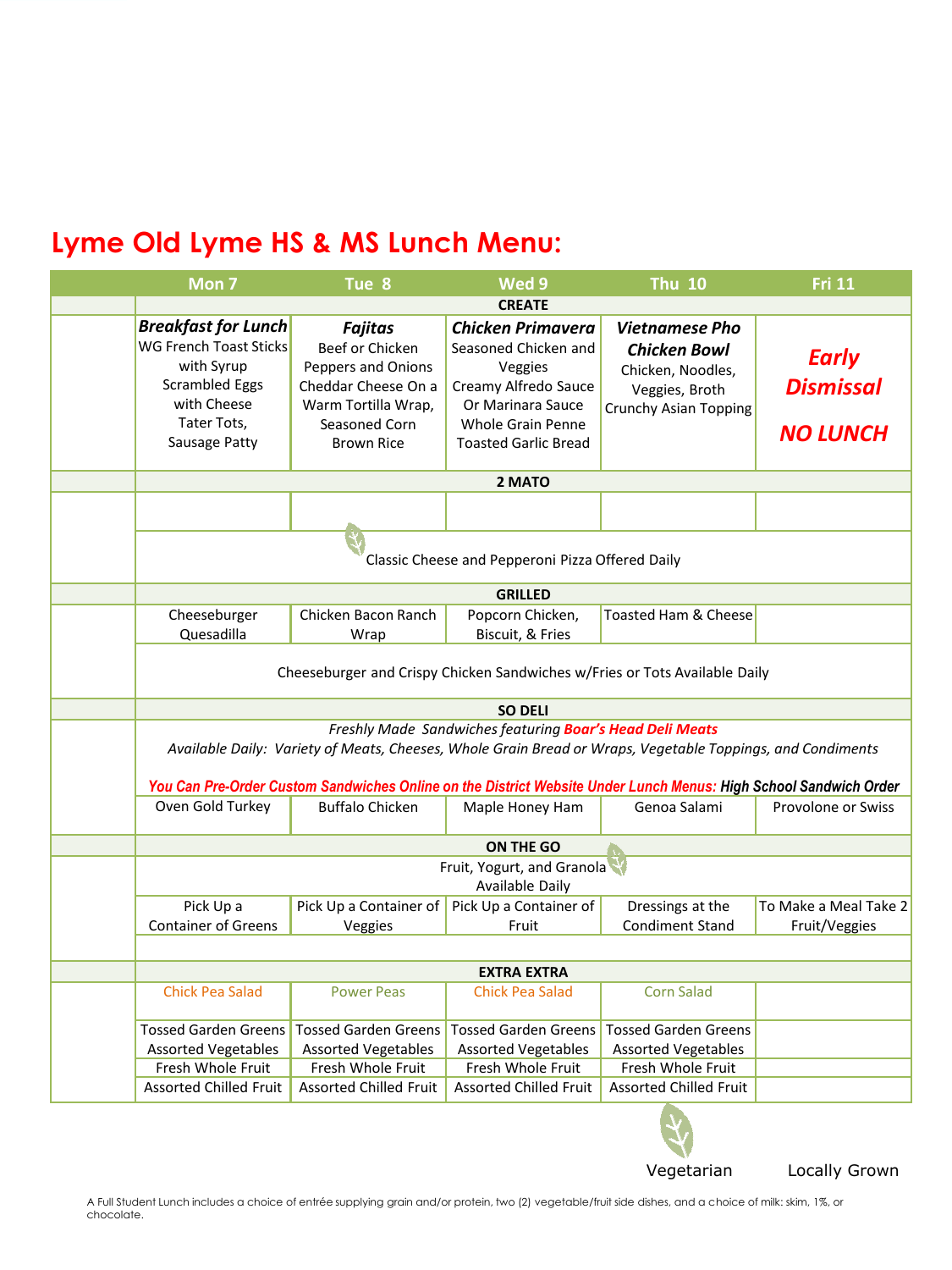| <b>Mon 14</b>                                                                                                                                                                                                                                                                                                                                                                                            | <b>Tue 15</b>                                                                                                                                                 | <b>Wed 16</b>                                                                                                                                   | <b>Thu 17</b>                                                                                                                           | <b>Fri 18</b>                                                                                          |  |  |
|----------------------------------------------------------------------------------------------------------------------------------------------------------------------------------------------------------------------------------------------------------------------------------------------------------------------------------------------------------------------------------------------------------|---------------------------------------------------------------------------------------------------------------------------------------------------------------|-------------------------------------------------------------------------------------------------------------------------------------------------|-----------------------------------------------------------------------------------------------------------------------------------------|--------------------------------------------------------------------------------------------------------|--|--|
| <b>CREATE</b>                                                                                                                                                                                                                                                                                                                                                                                            |                                                                                                                                                               |                                                                                                                                                 |                                                                                                                                         |                                                                                                        |  |  |
| <b>Meatball Grinder</b><br>On Hoagie Roll<br><b>Mixed Vegetables</b><br><b>Curly Fries</b>                                                                                                                                                                                                                                                                                                               | <b>Beef Nachos</b><br>Spicy Beef over WG<br><b>Tortilla Rounds</b><br>Shredded Cheddar,<br>Salsa, Lettuce, Tomato,<br>Sour Cream, Mexican<br>Corn, Brown Rice | <b>Pasta Bar</b><br>Whole Grain Rotini<br>Homemade Spicy<br>Marinara w/Beef<br>Seasoned Green Beans<br><b>WG Toasted</b><br><b>Garlic Bread</b> | <b>Kung Pao Chicken</b><br><b>Stir Fry</b><br>Spicy Chicken<br><b>Broccoli &amp; Carrots</b><br>Kung Poa Sauce<br>Crunchy Asian Topping | <b>Meatloaf</b><br><b>Mashed Potatoes</b><br>and Gravy<br>Seasoned Peas<br><b>Toasted Garlic Bread</b> |  |  |
|                                                                                                                                                                                                                                                                                                                                                                                                          | 2 MATO                                                                                                                                                        |                                                                                                                                                 |                                                                                                                                         |                                                                                                        |  |  |
|                                                                                                                                                                                                                                                                                                                                                                                                          |                                                                                                                                                               |                                                                                                                                                 |                                                                                                                                         |                                                                                                        |  |  |
| Classic Cheese and Pepperoni Pizza Offered Daily                                                                                                                                                                                                                                                                                                                                                         |                                                                                                                                                               |                                                                                                                                                 |                                                                                                                                         |                                                                                                        |  |  |
|                                                                                                                                                                                                                                                                                                                                                                                                          |                                                                                                                                                               | <b>GRILLED</b>                                                                                                                                  |                                                                                                                                         |                                                                                                        |  |  |
| <b>Cheese Filled</b><br>Breadsticks & Marinara                                                                                                                                                                                                                                                                                                                                                           | Buffalo Chicken,<br><b>Biscuit &amp; Fries</b>                                                                                                                | Chicken Bacon Ranch<br>Wrap                                                                                                                     | Toasted Ham & Cheese<br>Sandwich                                                                                                        | Italian Chicken Parm<br>Wrap                                                                           |  |  |
| Cheeseburger and Crispy Chicken Sandwiches w/Fries or Tots Available Daily                                                                                                                                                                                                                                                                                                                               |                                                                                                                                                               |                                                                                                                                                 |                                                                                                                                         |                                                                                                        |  |  |
| <b>SO DELI</b>                                                                                                                                                                                                                                                                                                                                                                                           |                                                                                                                                                               |                                                                                                                                                 |                                                                                                                                         |                                                                                                        |  |  |
| Freshly Made Sandwiches featuring Boar's Head Deli Meats<br>Available Daily: Variety of Meats, Cheeses, Whole Grain Bread or Wraps, Vegetable Toppings, and Condiments<br>You Can Pre-Order Custom Sandwiches Online on the District Website Under Lunch Menus: High School Sandwich Order<br>Oven Gold Turkey<br><b>Buffalo Chicken</b><br>Genoa Salami<br><b>Provolone or Swiss</b><br>Maple Homey Ham |                                                                                                                                                               |                                                                                                                                                 |                                                                                                                                         |                                                                                                        |  |  |
|                                                                                                                                                                                                                                                                                                                                                                                                          |                                                                                                                                                               |                                                                                                                                                 |                                                                                                                                         |                                                                                                        |  |  |
|                                                                                                                                                                                                                                                                                                                                                                                                          | ON THE GO                                                                                                                                                     |                                                                                                                                                 |                                                                                                                                         |                                                                                                        |  |  |
|                                                                                                                                                                                                                                                                                                                                                                                                          | Fruit, Yogurt, and Granola<br>Available Daily                                                                                                                 |                                                                                                                                                 |                                                                                                                                         |                                                                                                        |  |  |
| Pick Up a<br><b>Container of Greens</b>                                                                                                                                                                                                                                                                                                                                                                  | Pick Up a Container of<br>Veggies                                                                                                                             | Pick Up a Container of<br>Fruit                                                                                                                 | Dressings at the<br><b>Condiment Stand</b>                                                                                              | To Make a Meal Take 2<br>Fruit/Veggies                                                                 |  |  |
|                                                                                                                                                                                                                                                                                                                                                                                                          |                                                                                                                                                               |                                                                                                                                                 |                                                                                                                                         |                                                                                                        |  |  |
|                                                                                                                                                                                                                                                                                                                                                                                                          |                                                                                                                                                               | <b>EXTRA EXTRA</b>                                                                                                                              | <b>Corn Salad</b>                                                                                                                       |                                                                                                        |  |  |
|                                                                                                                                                                                                                                                                                                                                                                                                          | <b>Power Peas</b>                                                                                                                                             | <b>Chick Pea Salad</b>                                                                                                                          |                                                                                                                                         | <b>Chick Pea Salad</b>                                                                                 |  |  |
|                                                                                                                                                                                                                                                                                                                                                                                                          | <b>Tossed Garden Greens</b>                                                                                                                                   | <b>Tossed Garden Greens</b>                                                                                                                     | <b>Tossed Garden Greens</b>                                                                                                             | <b>Tossed Garden Greens</b>                                                                            |  |  |
|                                                                                                                                                                                                                                                                                                                                                                                                          | <b>Assorted Vegetables</b><br>Fresh Whole Fruit                                                                                                               | <b>Assorted Vegetables</b><br>Fresh Whole Fruit                                                                                                 | <b>Assorted Vegetables</b><br>Fresh Whole Fruit                                                                                         | <b>Assorted Vegetables</b><br>Fresh Whole Fruit                                                        |  |  |
|                                                                                                                                                                                                                                                                                                                                                                                                          | <b>Assorted Chilled Fruit</b>                                                                                                                                 | <b>Assorted Chilled Fruit</b>                                                                                                                   | <b>Assorted Chilled Fruit</b>                                                                                                           | Assorted Chilled Fruit                                                                                 |  |  |
|                                                                                                                                                                                                                                                                                                                                                                                                          |                                                                                                                                                               |                                                                                                                                                 |                                                                                                                                         |                                                                                                        |  |  |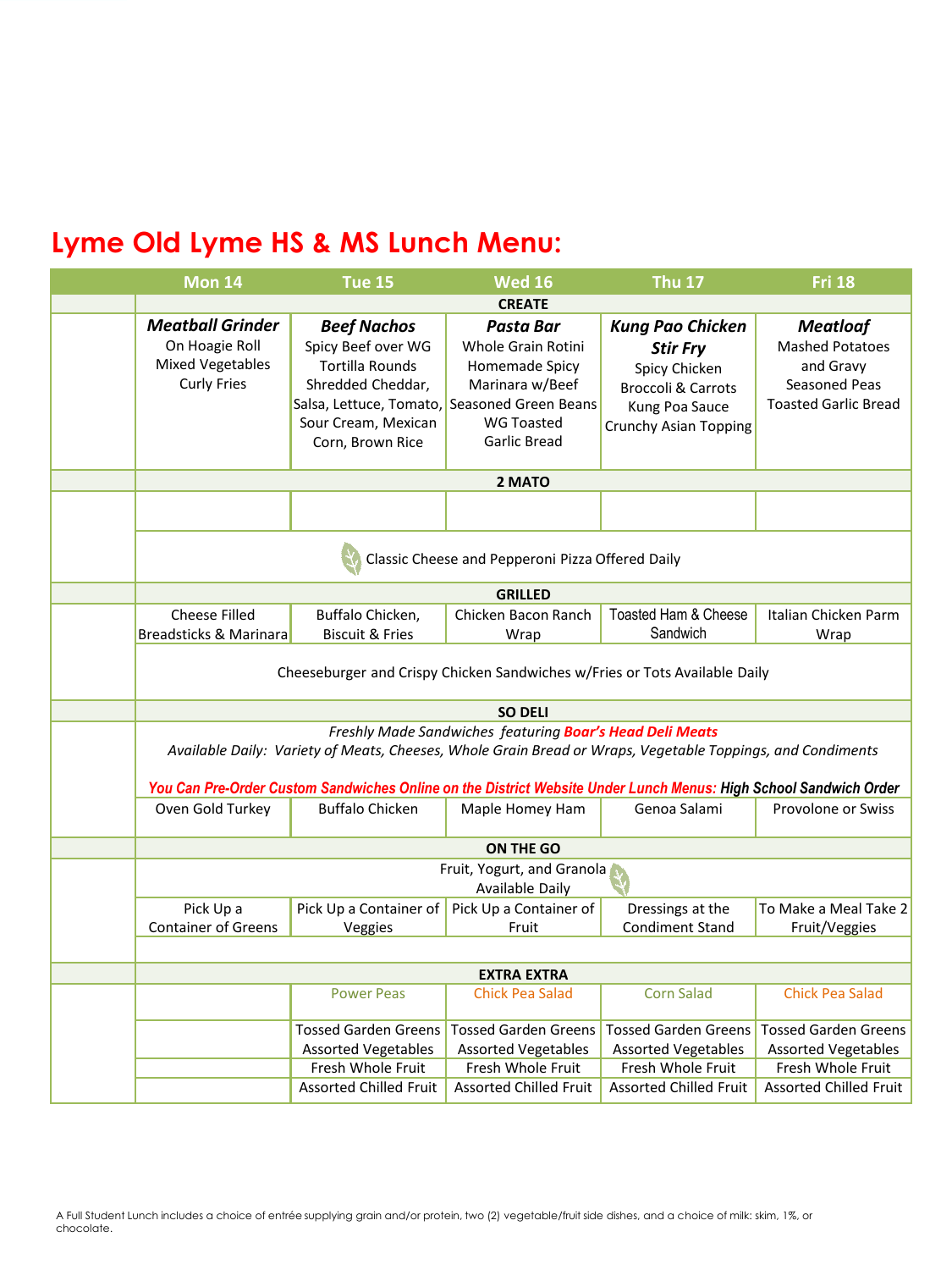| <b>Mon 21</b>                                                                                                                                                                                                                                                                              | Tue 22                                                                                                                                                   | <b>Wed 23</b>                                                                                                                                               | <b>Thu 24</b>                                                                                                                                              | <b>Fri 25</b>                                                                                                     |  |  |
|--------------------------------------------------------------------------------------------------------------------------------------------------------------------------------------------------------------------------------------------------------------------------------------------|----------------------------------------------------------------------------------------------------------------------------------------------------------|-------------------------------------------------------------------------------------------------------------------------------------------------------------|------------------------------------------------------------------------------------------------------------------------------------------------------------|-------------------------------------------------------------------------------------------------------------------|--|--|
| <b>CREATE</b>                                                                                                                                                                                                                                                                              |                                                                                                                                                          |                                                                                                                                                             |                                                                                                                                                            |                                                                                                                   |  |  |
| <b>Macaroni &amp; Cheese</b><br>Choice of Toppings:<br>Honey Ham, Cheese,<br><b>Broccoli</b><br><b>Herb Breadstick</b>                                                                                                                                                                     | <b>Beef Burrito</b><br>Spicy Beef<br>Refried Beans &<br>Shredded Cheddar<br>in Flour Tortilla<br>Salsa & Sour Cream<br>Mexican Corn<br>Fiesta Brown Rice | <b>Chicken Parm</b><br>Chicken with Marinara<br>Sauce and Mozzarella<br>Over Penne Pasta,<br>Seasoned Green Beans,<br><b>Toasted Garlic Bread</b><br>2 MATO | <b>Asian Stir Fry</b><br>Orange Popcorn<br>Chicken<br><b>Steamed Brown Rice</b><br>Garlic Ginger<br><b>Broccoli &amp; Carrots</b><br>Crunchy Asian Topping | <b>Swedish Meatballs</b><br>w/Beef Gravy<br><b>Mashed Potatoes</b><br><b>Mixed Vegetables</b><br>Southern Biscuit |  |  |
| Classic Cheese and Pepperoni Pizza Offered Daily                                                                                                                                                                                                                                           |                                                                                                                                                          |                                                                                                                                                             |                                                                                                                                                            |                                                                                                                   |  |  |
|                                                                                                                                                                                                                                                                                            |                                                                                                                                                          | <b>GRILLED</b>                                                                                                                                              |                                                                                                                                                            |                                                                                                                   |  |  |
| Popcorn Chicken,<br>Biscuit, & Fries                                                                                                                                                                                                                                                       | <b>Toasted Turkey Club</b>                                                                                                                               | Quesadilla                                                                                                                                                  | Buffalo Chicken Ranch Toasted Ham & Cheese<br>Sandwich                                                                                                     | Italian Chicken Parm<br>Wrap                                                                                      |  |  |
| Cheeseburger and Crispy Chicken Sandwiches w/Fries or Tots Available Daily                                                                                                                                                                                                                 |                                                                                                                                                          |                                                                                                                                                             |                                                                                                                                                            |                                                                                                                   |  |  |
|                                                                                                                                                                                                                                                                                            | <b>SO DELI</b>                                                                                                                                           |                                                                                                                                                             |                                                                                                                                                            |                                                                                                                   |  |  |
| Freshly Made Sandwiches featuring Boar's Head Deli Meats<br>Available Daily: Variety of Meats, Cheeses, Whole Grain Bread or Wraps, Vegetable Toppings, and Condiments<br>You Can Pre-Order Custom Sandwiches Online on the District Website Under Lunch Menus: High School Sandwich Order |                                                                                                                                                          |                                                                                                                                                             |                                                                                                                                                            |                                                                                                                   |  |  |
| Oven Gold Turkey                                                                                                                                                                                                                                                                           | <b>Buffalo Chicken</b>                                                                                                                                   | Maple Honey Ham                                                                                                                                             | Genoa Salami                                                                                                                                               | Provolone or Swiss                                                                                                |  |  |
|                                                                                                                                                                                                                                                                                            |                                                                                                                                                          | <b>ON THE GO</b>                                                                                                                                            |                                                                                                                                                            |                                                                                                                   |  |  |
| Fruit, Yogurt, and Granola<br>Available Daily                                                                                                                                                                                                                                              |                                                                                                                                                          |                                                                                                                                                             |                                                                                                                                                            |                                                                                                                   |  |  |
| Pick Up a<br><b>Container of Greens</b>                                                                                                                                                                                                                                                    | Pick Up a Container of<br>Veggies                                                                                                                        | Pick Up a Container of<br>Fruit                                                                                                                             | Dressings at the<br><b>Condiment Stand</b>                                                                                                                 | To Make a Meal Take 2<br>Fruit/Veggies                                                                            |  |  |
|                                                                                                                                                                                                                                                                                            |                                                                                                                                                          |                                                                                                                                                             |                                                                                                                                                            |                                                                                                                   |  |  |
| <b>Chick Pea Salad</b>                                                                                                                                                                                                                                                                     | <b>Power Peas</b>                                                                                                                                        | <b>EXTRA EXTRA</b><br><b>Chick Pea Salad</b>                                                                                                                | <b>Corn Salad</b>                                                                                                                                          | <b>Chick Pea Salad</b>                                                                                            |  |  |
|                                                                                                                                                                                                                                                                                            |                                                                                                                                                          |                                                                                                                                                             |                                                                                                                                                            |                                                                                                                   |  |  |
| <b>Tossed Garden Greens</b>                                                                                                                                                                                                                                                                | <b>Tossed Garden Greens</b>                                                                                                                              | <b>Tossed Garden Greens</b>                                                                                                                                 | <b>Tossed Garden Greens</b>                                                                                                                                | <b>Tossed Garden Greens</b>                                                                                       |  |  |
| <b>Assorted Vegetables</b><br>Whole Fresh Fruit                                                                                                                                                                                                                                            | <b>Assorted Vegetables</b><br>Whole Fresh Fruit                                                                                                          | <b>Assorted Vegetables</b><br>Whole Fresh Fruit                                                                                                             | <b>Assorted Vegetables</b><br>Whole Fresh Fruit                                                                                                            | <b>Assorted Vegetables</b><br>Whole Fresh Fruit                                                                   |  |  |
| <b>Assorted Chilled Fruit</b>                                                                                                                                                                                                                                                              | <b>Assorted Chilled Fruit</b>                                                                                                                            | <b>Assorted Chilled Fruit</b>                                                                                                                               | <b>Assorted Chilled Fruit</b>                                                                                                                              | <b>Assorted Chilled Fruit</b>                                                                                     |  |  |